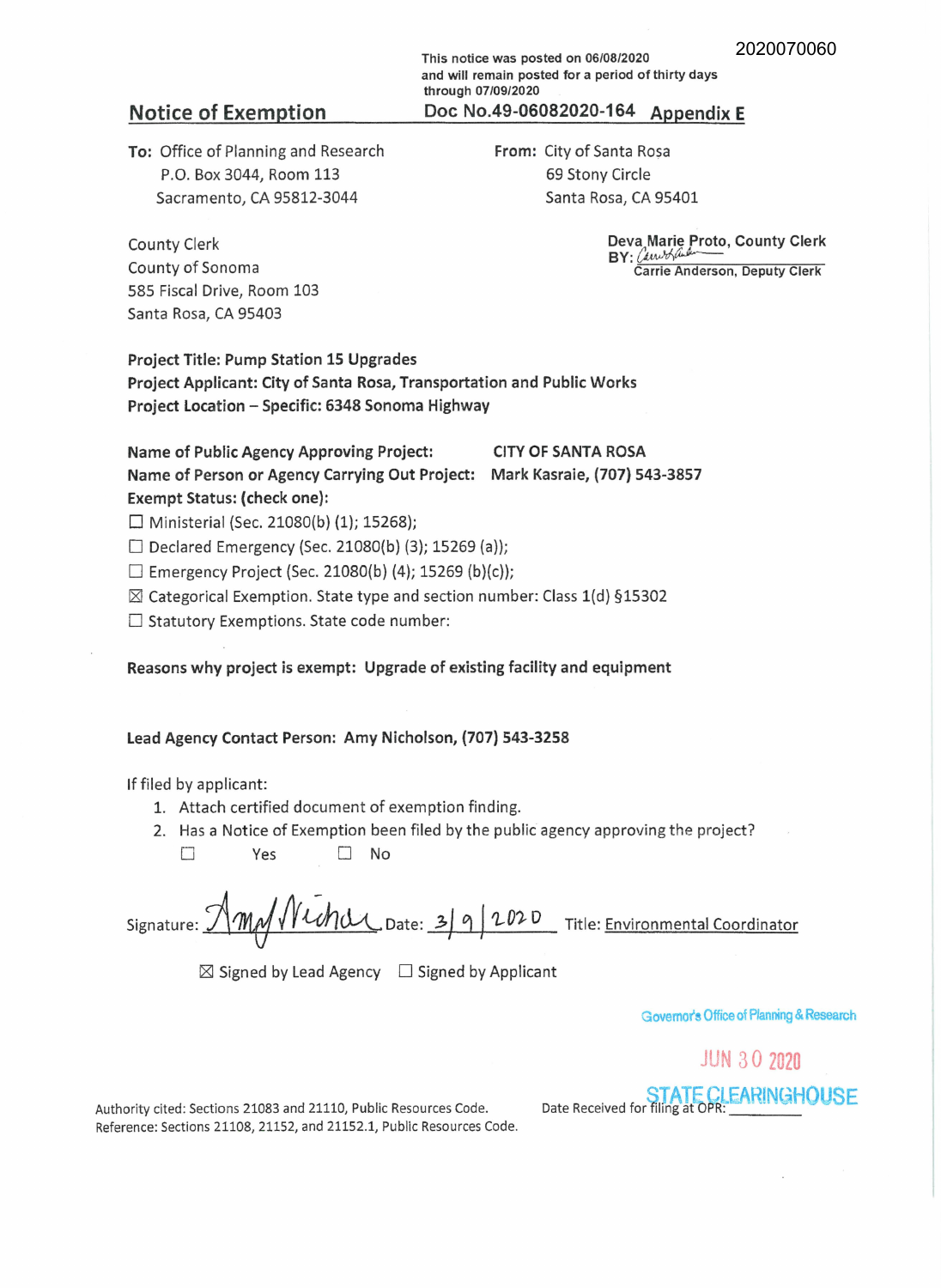

|                                                                                                                                                                                                                                                                                                               |                                                                                          | <b>RECEIPT NUMBER:</b><br>49-06082020-164 |              |                                      |                                                                                                                                                                                                                                                                                                                                                       |  |
|---------------------------------------------------------------------------------------------------------------------------------------------------------------------------------------------------------------------------------------------------------------------------------------------------------------|------------------------------------------------------------------------------------------|-------------------------------------------|--------------|--------------------------------------|-------------------------------------------------------------------------------------------------------------------------------------------------------------------------------------------------------------------------------------------------------------------------------------------------------------------------------------------------------|--|
|                                                                                                                                                                                                                                                                                                               |                                                                                          |                                           |              |                                      | STATE CLEARINGHOUSE NUMBER (If applicable)                                                                                                                                                                                                                                                                                                            |  |
| SEE INSTRUCTIONS ON REVERSE. TYPE OR PRINT CLEARLY.                                                                                                                                                                                                                                                           |                                                                                          |                                           |              |                                      |                                                                                                                                                                                                                                                                                                                                                       |  |
| <b>LEAD AGENCY</b><br>CITY OF SANTA ROSA                                                                                                                                                                                                                                                                      | <b>LEADAGENCY EMAIL</b>                                                                  |                                           |              | <b>DATE</b><br>06/08/2020            |                                                                                                                                                                                                                                                                                                                                                       |  |
| COUNTY/STATE AGENCY OF FILING<br>SONOMA                                                                                                                                                                                                                                                                       |                                                                                          |                                           |              | <b>DOCUMENT NUMBER</b><br>20-0608-01 |                                                                                                                                                                                                                                                                                                                                                       |  |
| PROJECT TITLE<br>PUMP STATION 15 UPGRADES                                                                                                                                                                                                                                                                     |                                                                                          |                                           |              |                                      |                                                                                                                                                                                                                                                                                                                                                       |  |
| PROJECT APPLICANT NAME<br>CITY OF SANTA ROSA TRANSPORATION & PUBLIC                                                                                                                                                                                                                                           | PROJECT APPLICANT EMAIL                                                                  |                                           |              | PHONE NUMBER<br>$(707)$ 543-3258     |                                                                                                                                                                                                                                                                                                                                                       |  |
| PROJECT APPLICANT ADDRESS<br>69 STONY CIR                                                                                                                                                                                                                                                                     | <b>CITY</b><br><b>SANTA ROSA</b>                                                         | СA                                        | <b>STATE</b> |                                      | ZIP CODE<br>95401                                                                                                                                                                                                                                                                                                                                     |  |
| PROJECT APPLICANT (Check appropriate box)                                                                                                                                                                                                                                                                     |                                                                                          |                                           |              |                                      |                                                                                                                                                                                                                                                                                                                                                       |  |
| X  Local Public Agency<br><b>School District</b>                                                                                                                                                                                                                                                              | Other Special District                                                                   |                                           | State Agency |                                      | <b>Private Entity</b>                                                                                                                                                                                                                                                                                                                                 |  |
| <b>CHECK APPLICABLE FEES:</b><br>$\Box$ Environmental Impact Report (EIR)<br>Mitigated/Negative Declaration (MND)(ND)<br>Certified Regulatory Program (CRP) document - payment due directly to CDFW<br>$\boxtimes$ Exempt from fee<br>◯ Notice of Exemption (attach)<br>CDFW No Effect Determination (attach) |                                                                                          | \$3,343.25<br>\$2,406.75<br>\$1,136.50    |              |                                      | $\frac{1}{2}$<br>$\frac{1}{2}$<br>$\frac{1}{2}$ $\frac{1}{2}$ $\frac{1}{2}$ $\frac{1}{2}$ $\frac{1}{2}$ $\frac{1}{2}$ $\frac{1}{2}$ $\frac{1}{2}$ $\frac{1}{2}$ $\frac{1}{2}$ $\frac{1}{2}$ $\frac{1}{2}$ $\frac{1}{2}$ $\frac{1}{2}$ $\frac{1}{2}$ $\frac{1}{2}$ $\frac{1}{2}$ $\frac{1}{2}$ $\frac{1}{2}$ $\frac{1}{2}$ $\frac{1}{2}$ $\frac{1}{2}$ |  |
| Fee previously paid (attach previously issued cash receipt copy)                                                                                                                                                                                                                                              |                                                                                          |                                           |              |                                      |                                                                                                                                                                                                                                                                                                                                                       |  |
| Water Right Application or Petition Fee (State Water Resources Control Board only)<br>\$850.00<br>X County documentary handling fee<br>$\Box$ Other                                                                                                                                                           |                                                                                          |                                           | \$<br>\$     |                                      | \$50.00                                                                                                                                                                                                                                                                                                                                               |  |
| <b>PAYMENT METHOD:</b>                                                                                                                                                                                                                                                                                        |                                                                                          |                                           |              |                                      | \$50.00                                                                                                                                                                                                                                                                                                                                               |  |
| $\Box$ Check<br>KI Other<br>$\Box$ Cash<br>$\Box$ Credit                                                                                                                                                                                                                                                      |                                                                                          | <b>TOTAL RECEIVED</b>                     | Ŝ            |                                      |                                                                                                                                                                                                                                                                                                                                                       |  |
| <b>SIGNATURE</b><br>arrio Landen                                                                                                                                                                                                                                                                              | AGENCY OF FILING PRINTED NAME AND TITLE<br>Carrie Anderson, Deputy County Clerk-Recorder |                                           |              |                                      |                                                                                                                                                                                                                                                                                                                                                       |  |